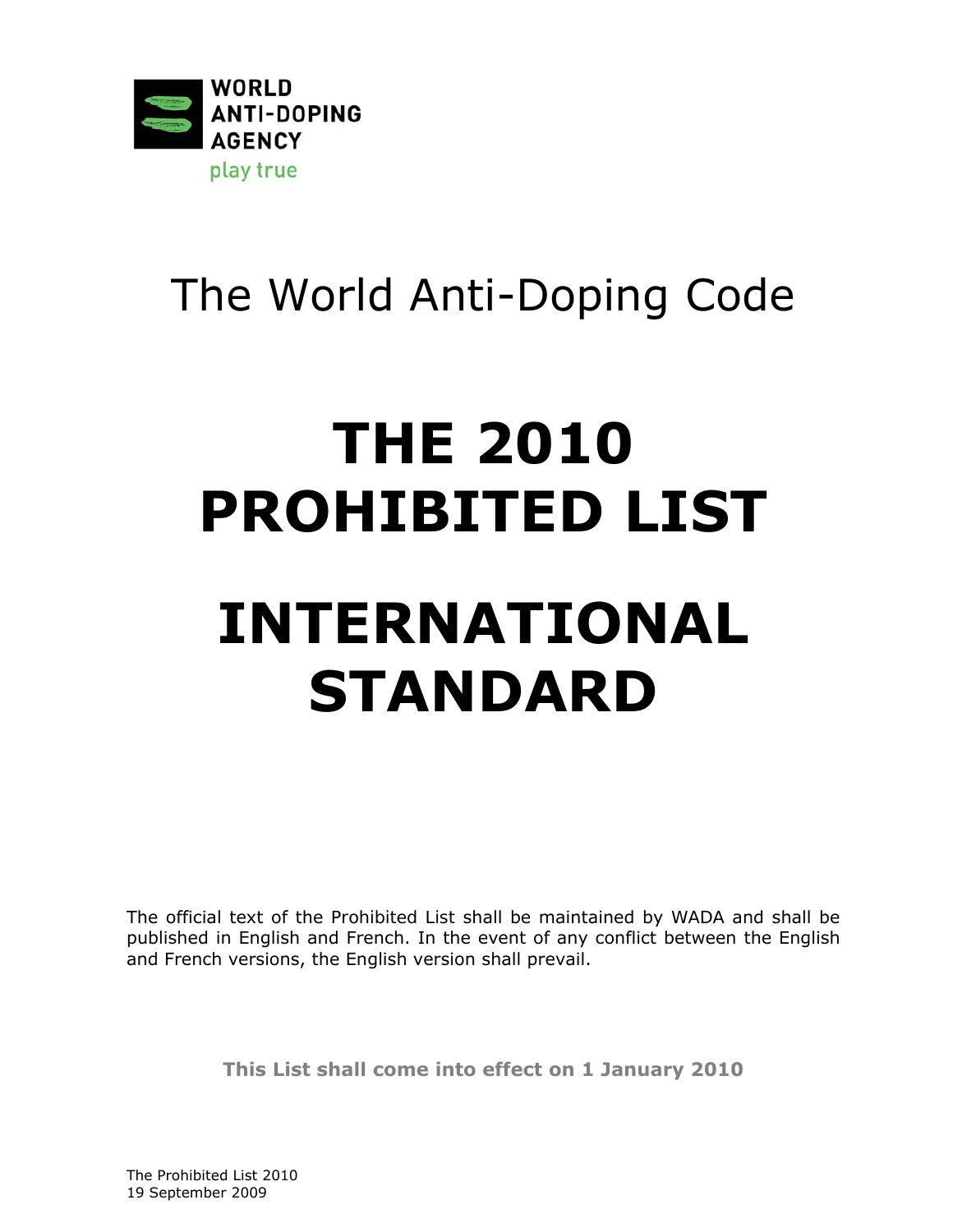# **THE 2010 PROHIBITED LIST WORLD ANTI-DOPING CODE**

**Valid 1 January 2010**

All *Prohibited Substances* shall be considered as "Specified Substances" except Substances in classes S1, S2.1 to S2.5, S.4.4 and S6.a, and *Prohibited Methods* M1, M2 and M3.

# **SUBSTANCES AND METHODS PROHIBITED AT ALL TIMES (IN- AND OUT-OF-COMPETITION)**

## **PROHIBITED SUBSTANCES**

#### **S1. ANABOLIC AGENTS**

Anabolic agents are prohibited.

#### **1. Anabolic Androgenic Steroids (AAS)**

a. Exogenous<sup>\*</sup> AAS, including:

**1-androstendiol** (5α-androst-1-ene-3β,17β-diol )**; 1-androstendione** (5αandrost-1-ene-3,17-dione)**; bolandiol** (19-norandrostenediol)**; bolasterone; boldenone; boldione** (androsta-1,4-diene-3,17-dione)**; calusterone; clostebol; danazol** (17α-ethynyl-17β-hydroxyandrost-4-eno[2,3-d]isoxazole)**; dehydrochlormethyltestosterone** (4-chloro-17β-hydroxy-17α-methylandrosta-1,4-dien-3-one)**; desoxymethyltestosterone** (17α-methyl-5α-androst-2-en-17β-ol)**; drostanolone; ethylestrenol** (19-nor-17α-pregn-4-en-17-ol)**; fluoxymesterone; formebolone; furazabol** (17β-hydroxy-17α-methyl-5αandrostano[2,3-c]-furazan)**; gestrinone; 4-hydroxytestosterone** (4,17βdihydroxyandrost-4-en-3-one)**; mestanolone; mesterolone; metenolone; methandienone** (17β-hydroxy-17α-methylandrosta-1,4-dien-3-one)**; methandriol; methasterone** (2α, 17α-dimethyl-5α-androstane-3-one-17β-ol)**; methyldienolone** (17β-hydroxy-17α-methylestra-4,9-dien-3-one)**; methyl-1 testosterone** (17β-hydroxy-17α-methyl-5α-androst-1-en-3-one)**; methylnortestosterone** (17β-hydroxy-17α-methylestr-4-en-3-one)**; methyltestosterone; metribolone** (methyltrienolone, 17β-hydroxy-17αmethylestra-4,9,11-trien-3-one)**; mibolerone; nandrolone; 19 norandrostenedione** (estr-4-ene-3,17-dione)**; norboletone; norclostebol; norethandrolone; oxabolone; oxandrolone; oxymesterone; oxymetholone; prostanozol** (17β-hydroxy-5α-androstano[3,2-c] pyrazole); **quinbolone;**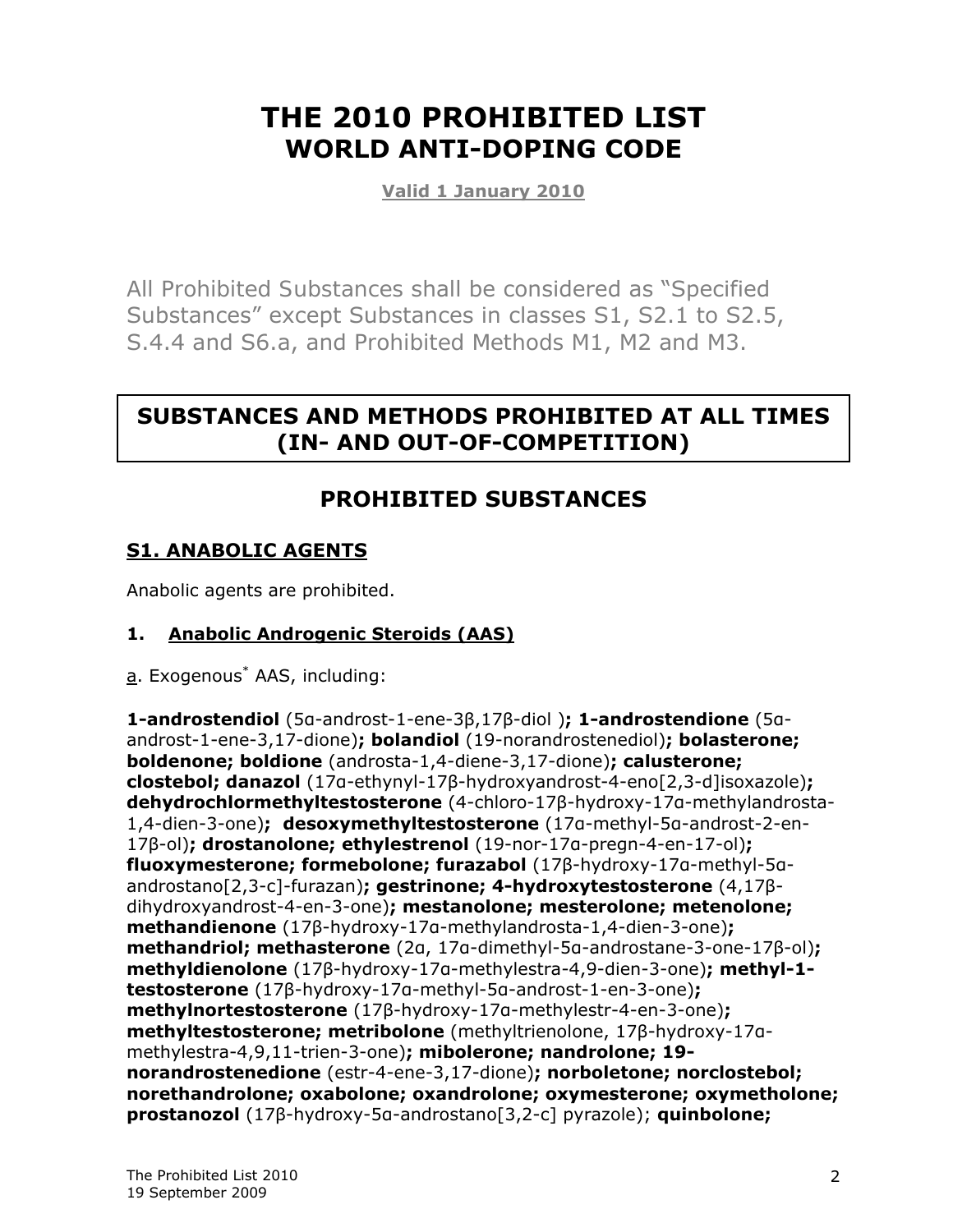**stanozolol; stenbolone; 1-testosterone** (17β-hydroxy-5α-androst-1-en-3 one)**; tetrahydrogestrinone** (18a-homo-pregna-4,9,11-trien-17β-ol-3-one)**; trenbolone** and other substances with a similar chemical structure or similar biological effect(s).

b. Endogenous\*\* AAS when administered exogenously:

**androstenediol** (androst-5-ene-3β,17β-diol)**; androstenedione** (androst-4-ene-3,17-dione)**; dihydrotestosterone** (17β-hydroxy-5α-androstan-3-one) **; prasterone** (dehydroepiandrosterone, DHEA)**; testosterone** and the following metabolites and isomers:

**5α-androstane-3α,17α-diol; 5α-androstane-3α,17β-diol; 5α-androstane-3β,17α-diol; 5α-androstane-3β,17β-diol; androst-4-ene-3α,17α-diol; androst-4-ene-3α,17β-diol; androst-4-ene-3β,17α-diol; androst-5-ene-3α,17α-diol; androst-5-ene-3α,17β-diol; androst-5-ene-3β,17α-diol; 4-androstenediol** (androst-4-ene-3β,17β-diol)**; 5-androstenedione** (androst-5-ene-3,17-dione)**; epi-dihydrotestosterone; epitestosterone; 3α-hydroxy-5α-androstan-17-one; 3β-hydroxy-5α-androstan-17-one; 19 norandrosterone; 19-noretiocholanolone.** 

#### **2. Other Anabolic Agents, including but not limited to:**

#### **Clenbuterol, selective androgen receptor modulators (SARMs), tibolone, zeranol, zilpaterol.**

*For purposes of this section:* 

\* *"exogenous" refers to a substance which is not ordinarily capable of being produced by the body naturally.*

\*\* *"endogenous" refers to a substance which is capable of being produced by the body naturally.*

#### **S2. PEPTIDE HORMONES, GROWTH FACTORS AND RELATED SUBSTANCES**

The following substances and their releasing factors are prohibited:

- **1. Erythropoiesis-Stimulating Agents [**e.g. **erythropoietin (EPO), darbepoetin (dEPO), methoxy polyethylene glycol-epoetin beta (CERA), hematide];**
- **2. Chorionic Gonadotrophin (CG) and Luteinizing Hormone (LH)** in males;
- **3. Insulins;**
- **4. Corticotrophins;**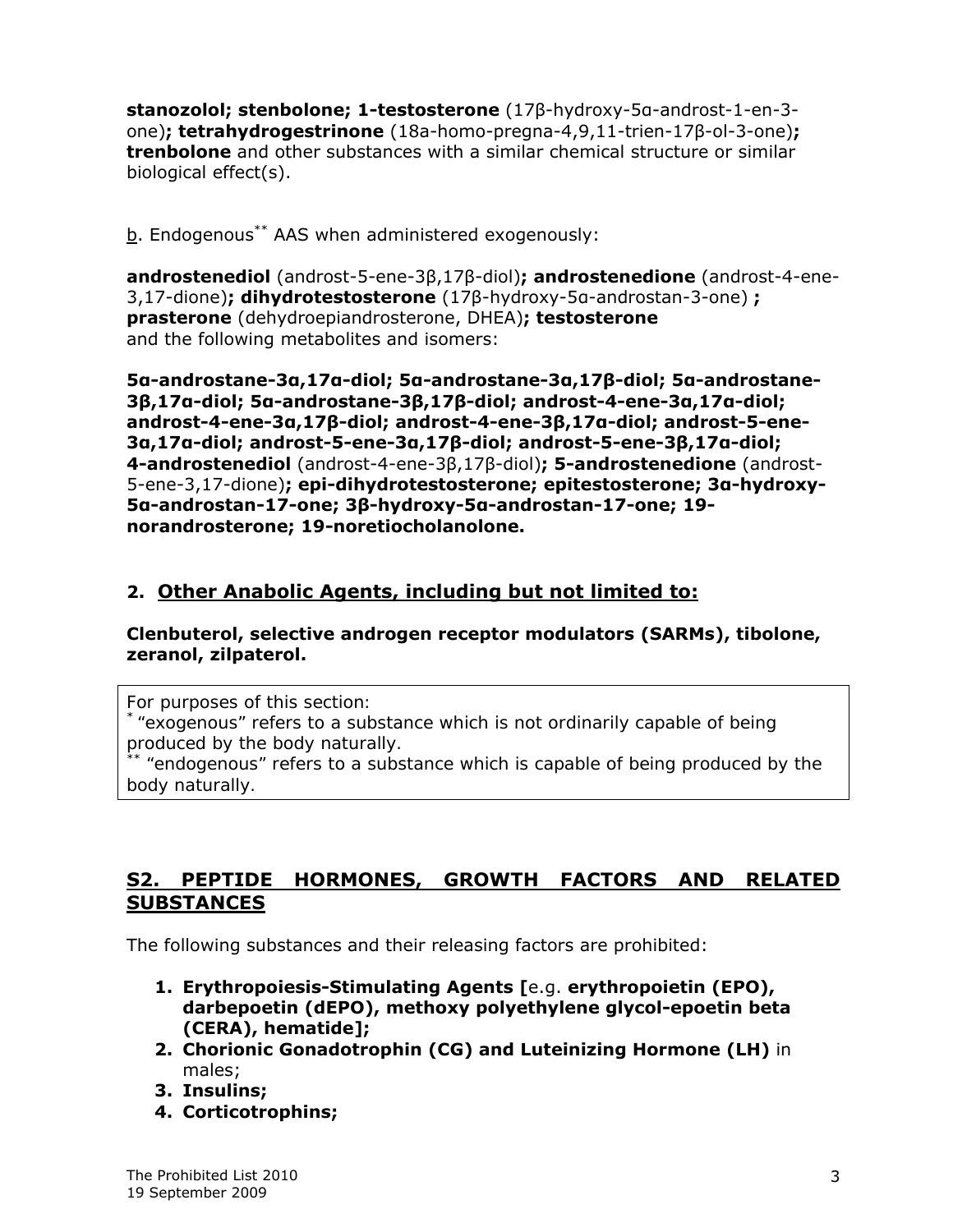- **5. Growth Hormone (GH), Insulin-like Growth Factor-1 (IGF-1), Mechano Growth Factors (MGFs), Platelet-Derived Growth Factor (PDGF), Fibroblast Growth Factors (FGFs), Vascular-Endothelial Growth Factor (VEGF) and Hepatocyte Growth Factor (HGF)** as well as any other growth factor affecting muscle, tendon or ligament protein synthesis/degradation, vascularisation, energy utilization, regenerative capacity or fibre type switching;
- **6. Platelet-derived preparations (e.g. Platelet Rich Plasma, "blood spinning")** administered by intramuscular route. Other routes of administration require a declaration of *Use* in accordance with the International Standard for Therapeutic Use Exemptions.

and other substances with similar chemical structure or similar biological effect(s).

#### **S3. BETA-2 AGONISTS**

All beta-2 agonists (including both optical isomers where relevant) are prohibited except salbutamol (maximum 1600 micrograms over 24 hours) and salmeterol by inhalation which require a declaration of *Use* in accordance with the International Standard for Therapeutic Use Exemptions.

The presence of salbutamol in urine in excess of 1000 ng/mL is presumed not to be an intended therapeutic use of the substance and will be considered as an *Adverse Analytical Finding* unless the *Athlete* proves, through a controlled pharmacokinetic study, that the abnormal result was the consequence of the use of a therapeutic dose (maximum 1600 micrograms over 24 hours) of inhaled salbutamol.

#### **S4. HORMONE ANTAGONISTS AND MODULATORS**

The following classes are prohibited:

- **1. Aromatase inhibitors** including, but not limited to: **aminoglutethimide, anastrozole, androsta-1,4,6-triene-3,17-dione (androstatrienedione), 4-androstene-3,6,17 trione (6-oxo), exemestane, formestane, letrozole, testolactone.**
- **2. Selective estrogen receptor modulators (SERMs)** including, but not limited to**: raloxifene, tamoxifen, toremifene.**
- **3. Other anti-estrogenic substances** including, but not limited to: **clomiphene, cyclofenil, fulvestrant.**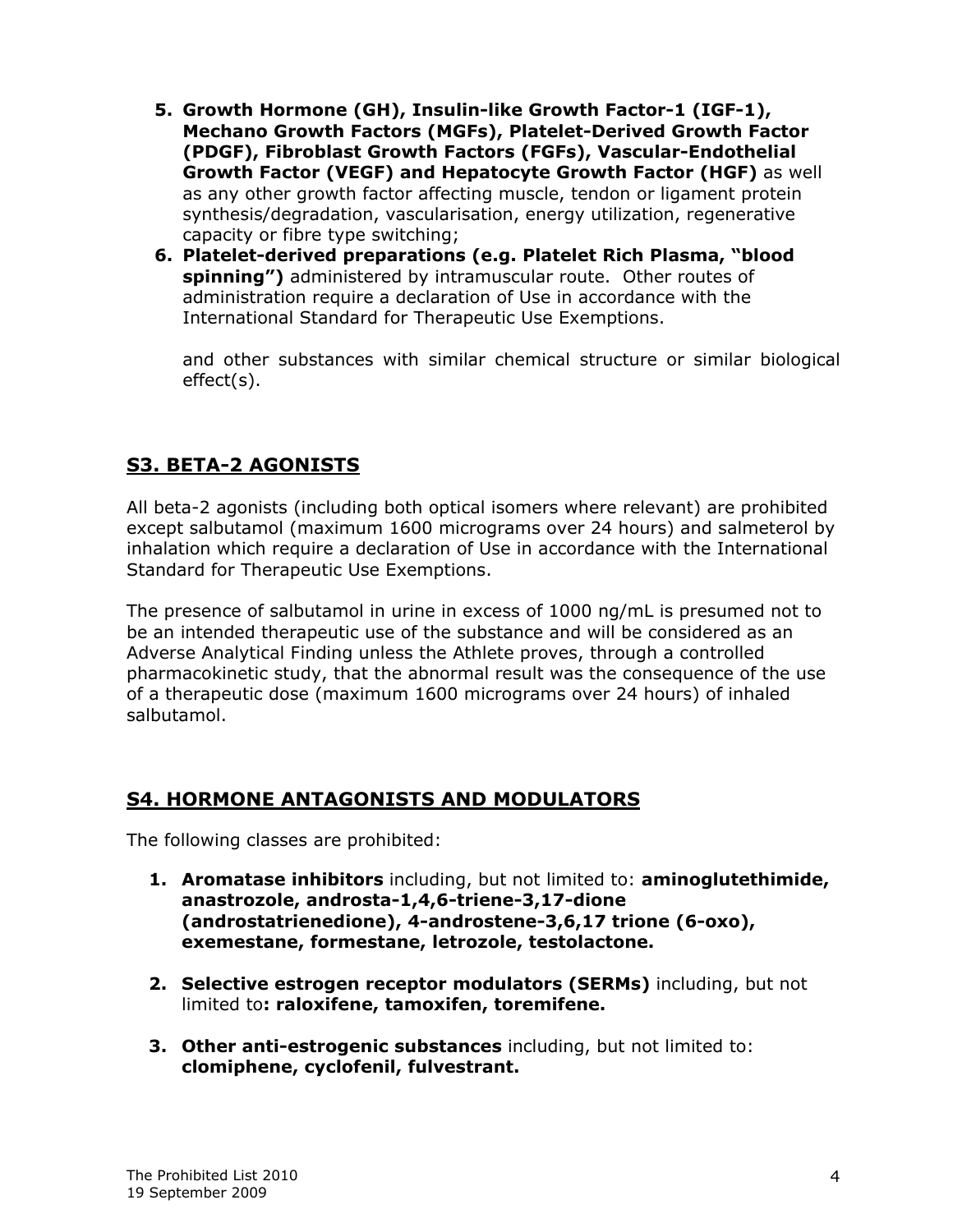**4. Agents modifying myostatin function(s)** including but not limited to: **myostatin inhibitors.** 

#### **S5. DIURETICS AND OTHER MASKING AGENTS**

Masking agents are prohibited. They include:

**Diuretics, probenecid, plasma expanders (**e.g. **glycerol**; intravenous administration of **albumin, dextran, hydroxyethyl starch** and **mannitol)** and other substances with similar biological effect(s).

Diuretics include:

**Acetazolamide, amiloride, bumetanide, canrenone, chlorthalidone, etacrynic acid, furosemide, indapamide, metolazone, spironolactone, thiazides (**e.g. **bendroflumethiazide, chlorothiazide, hydrochlorothiazide), triamterene**, and other substances with a similar chemical structure or similar biological effect(s) (except drosperinone, pamabrom and topical dorzolamide and brinzolamide, which are not prohibited).

A Therapeutic Use Exemption for diuretics and masking agents is not valid if an *Athlete*'s urine contains such substance(s) in association with threshold or subthreshold levels of an exogenous *Prohibited Substance*(s)*.*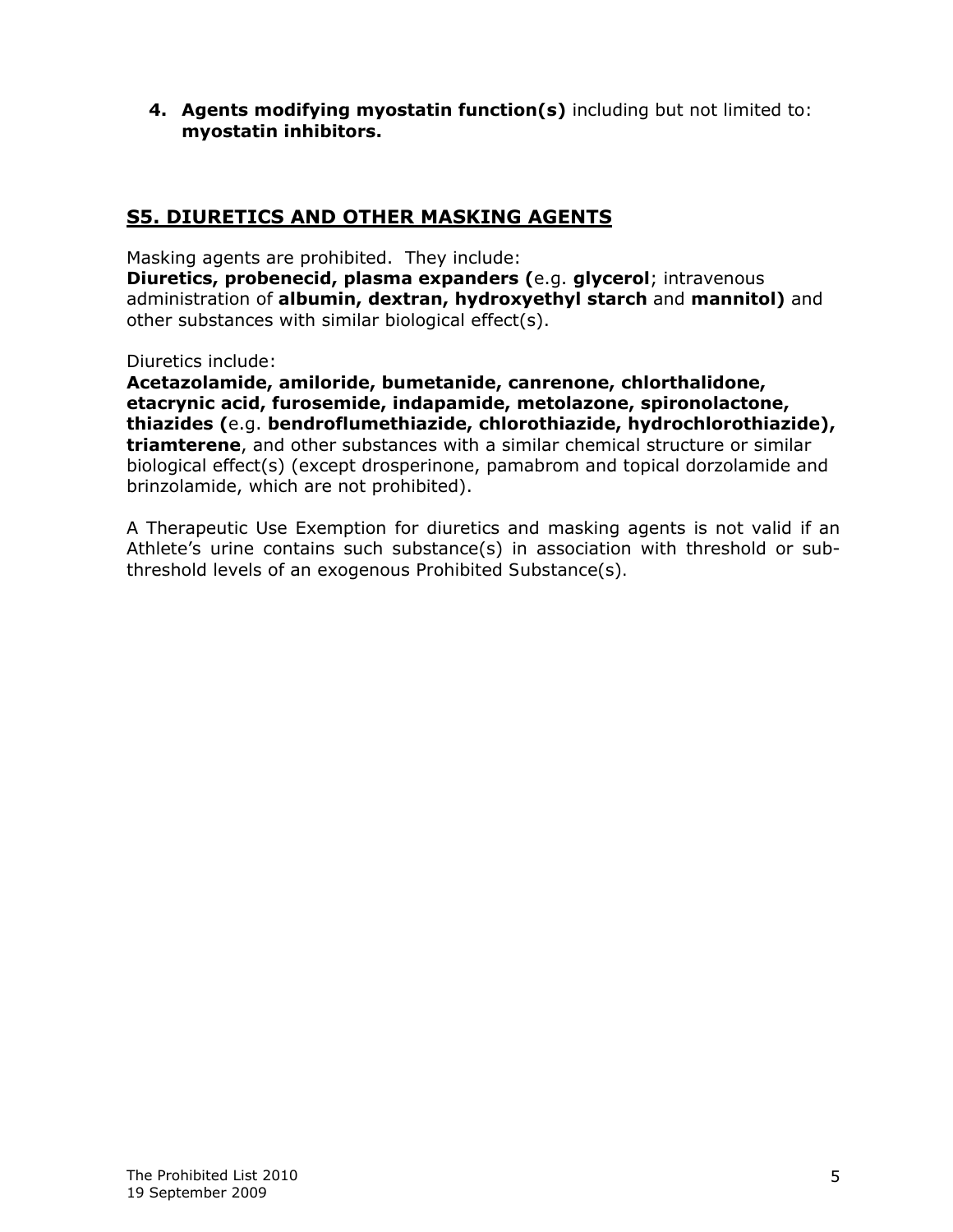### **PROHIBITED METHODS**

#### **M1. ENHANCEMENT OF OXYGEN TRANSFER**

The following are prohibited:

- 1. Blood doping, including the use of autologous, homologous or heterologous blood or red blood cell products of any origin.
- 2. Artificially enhancing the uptake, transport or delivery of oxygen, including but not limited to perfluorochemicals, efaproxiral (RSR13) and modified haemoglobin products (e.g. haemoglobin-based blood substitutes, microencapsulated haemoglobin products), excluding supplemental oxygen.

#### **M2. CHEMICAL AND PHYSICAL MANIPULATION**

- 1. *Tampering,* or attempting to tamper, in order to alter the integrity and validity of *Samples* collected during *Doping Controls* is prohibited. These include but are not limited to catheterisation, urine substitution and/or adulteration (e.g. proteases).
- 2. Intravenous infusions are prohibited except for those legitimately received in the course of hospital admissions or clinical investigations.

#### **M3. GENE DOPING**

The following, with the potential to enhance athletic performance, are prohibited:

- 1- The transfer of cells or genetic elements (e.g. DNA, RNA);
- 2- The use of pharmacological or biological agents that alter gene expression.

Peroxisome Proliferator Activated Receptor δ (PPARδ) agonists (e.g. GW 1516) and PPARδ-AMP-activated protein kinase (AMPK) axis agonists (e.g. AICAR) are prohibited.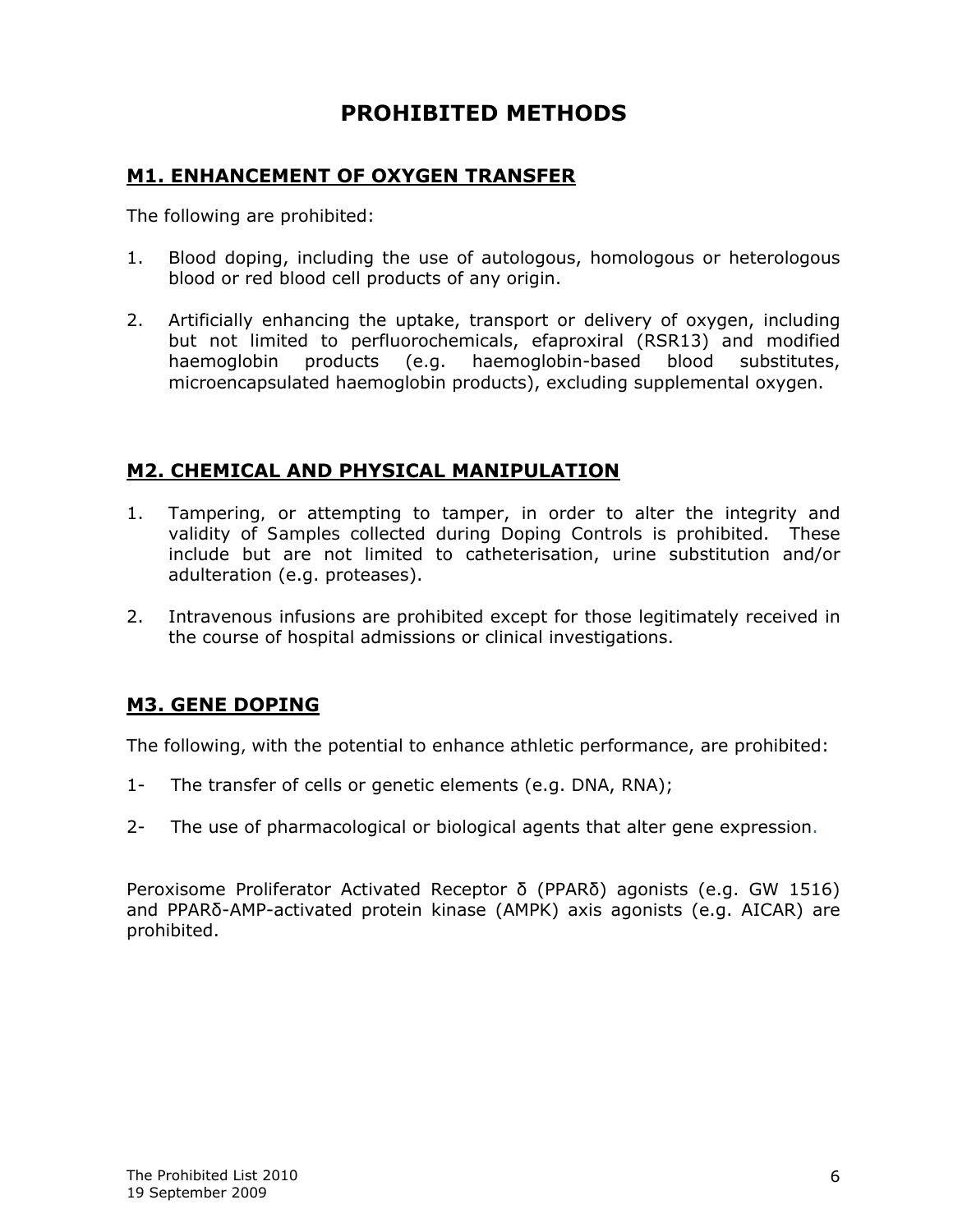# **SUBSTANCES AND METHODS PROHIBITED IN-COMPETITION**

#### **In addition to the categories S1 to S5 and M1 to M3 defined above, the following categories are prohibited in competition:**

#### **PROHIBITED SUBSTANCES**

#### **S6. STIMULANTS**

All stimulants (including both optical isomers where relevant) are prohibited, except imidazole derivatives for topical use and those stimulants included in the 2010 Monitoring Program\* .

Stimulants include:

a: Non-Specified Stimulants:

**Adrafinil; amfepramone; amiphenazole; amphetamine; amphetaminil; benfluorex; benzphetamine; benzylpiperazine; bromantan; clobenzorex; cocaine; cropropamide; crotetamide; dimethylamphetamine; etilamphetamine; famprofazone; fencamine; fenetylline; fenfluramine; fenproporex; furfenorex; mefenorex; mephentermine; mesocarb; methamphetamine(***d***-); p-methylamphetamine; methylenedioxyamphetamine; methylenedioxymethamphetamine; methylhexaneamine (dimethylpentylamine); modafinil; norfenfluramine; phendimetrazine; phenmetrazine; phentermine; 4-phenylpiracetam (carphedon); prenylamine; prolintane.** 

A stimulant not expressly listed in this section is a Specified Substance.

b: Specified Stimulants (examples):

**Adrenaline\*\*; cathine\*\*\*; ephedrine\*\*\*\*; etamivan; etilefrine; fenbutrazate; fencamfamin; heptaminol; isometheptene; levmetamphetamine; meclofenoxate; methylephedrine\*\*\*\*; methylphenidate; nikethamide; norfenefrine; octopamine; oxilofrine; parahydroxyamphetamine; pemoline; pentetrazol; phenpromethamine; propylhexedrine; pseudoephedrine\*\*\*\*\*; selegiline; sibutramine; strychnine; tuaminoheptane** and other substances with a similar chemical structure or similar biological effect(s).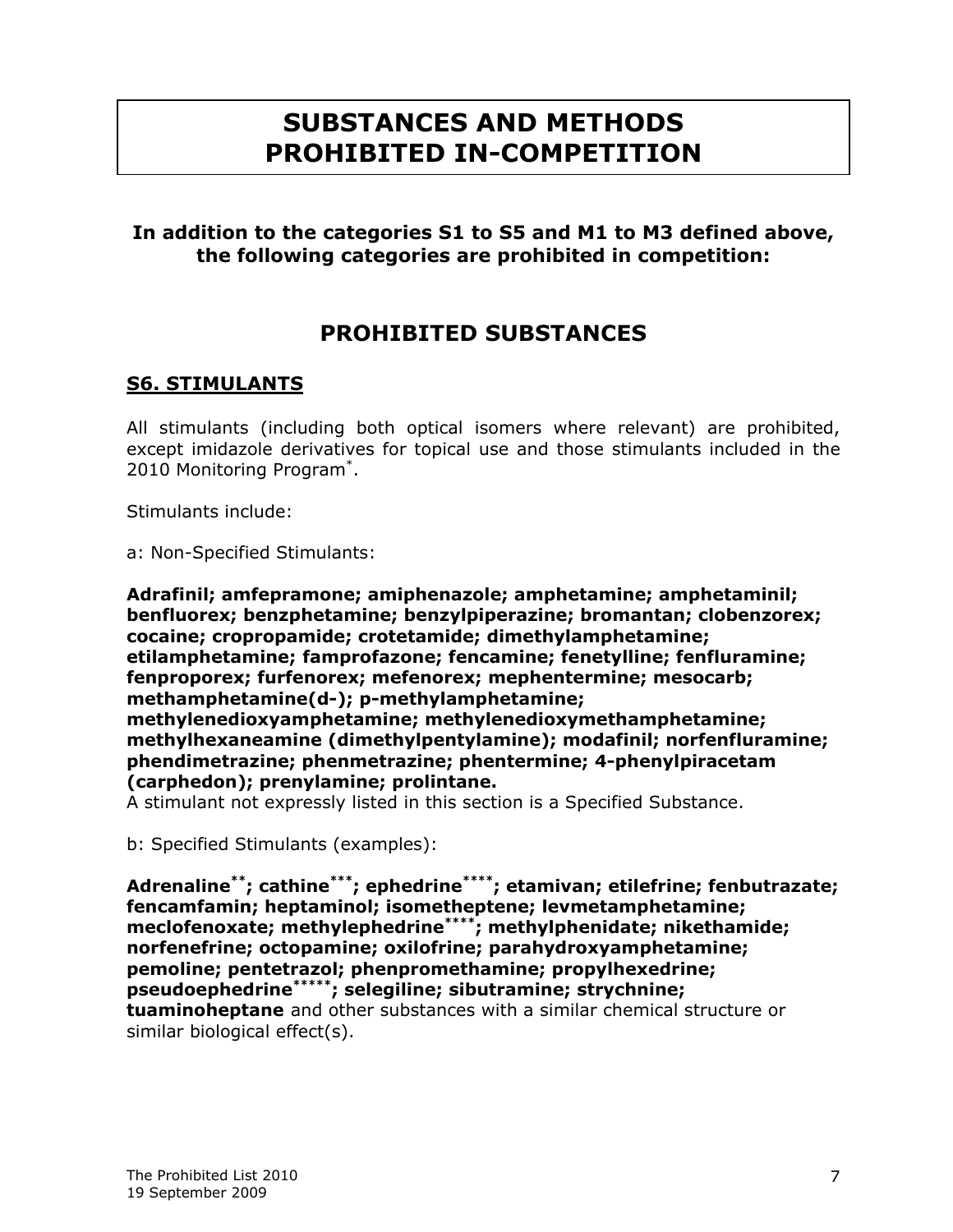\* The following substances included in the 2010 Monitoring Program (bupropion, caffeine, phenylephrine, phenylpropanolamine, pipradol, synephrine) are not considered as *Prohibited Substances*.

\*\* **Adrenaline** associated with local anaesthetic agents or by local administration (e.g. nasal, ophthalmologic) is not prohibited.

**Cathine** is prohibited when its concentration in urine is greater than 5 micrograms per milliliter.

Each of **ephedrine** and **methylephedrine** is prohibited when its concentration in urine is greater than 10 micrograms per milliliter.

**Pseudoephedrine** is prohibited when its concentration in urine is greater than 150 micrograms per milliliter.

#### **S7. NARCOTICS**

The following narcotics are prohibited:

**Buprenorphine, dextromoramide, diamorphine (heroin), fentanyl and its derivatives, hydromorphone, methadone, morphine, oxycodone, oxymorphone, pentazocine, pethidine.** 

#### **S8. CANNABINOIDS**

Natural or synthetic Δ9-tetrahydrocannabinol (THC) and THC-like cannabinoids (e.g. hashish, marijuana, HU-210) are prohibited.

#### **S9. GLUCOCORTICOSTEROIDS**

All glucocorticosteroids are prohibited when administered by oral, intravenous, intramuscular or rectal routes.

In accordance with the International Standard for Therapeutic Use Exemptions, a declaration of *Use* must be completed by the *Athlete* for glucocorticosteroids administered by intraarticular, periarticular, peritendinous, epidural, intradermal and inhalation routes, except as noted below.

Topical preparations when used for auricular, buccal, dermatological (including iontophoresis/phonophoresis), gingival, nasal, ophthalmic and perianal disorders are not prohibited and require neither a Therapeutic Use Exemption nor a declaration of *Use*.